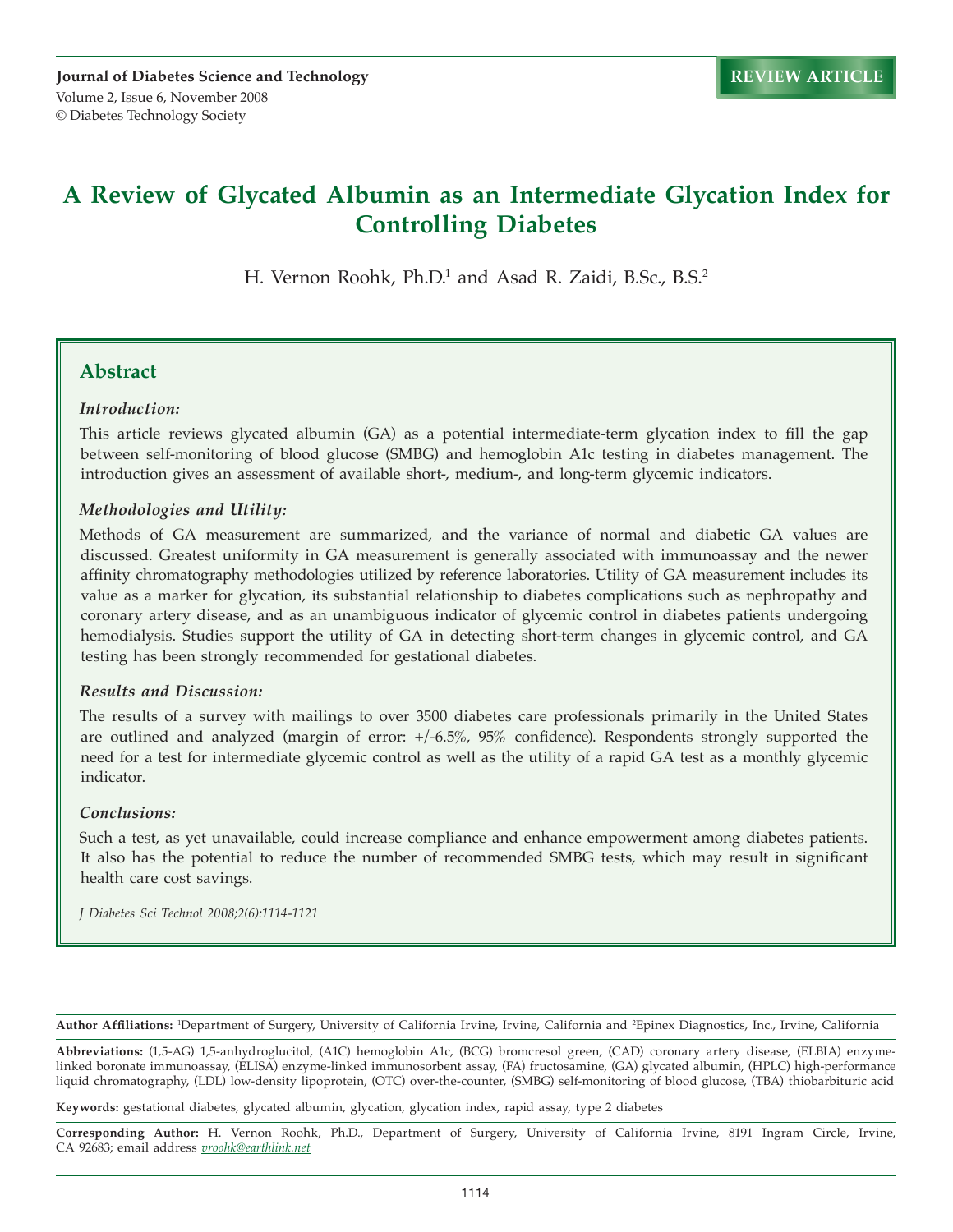# **Introduction**

iabetes monitoring for protein glycation, an essential element for the long-term control of the complications of diabetes mellitus, is currently managed by a combination of daily self-monitoring of blood glucose (SMBG) measurements and physician-assessed hemoglobin A1c (A1C) levels every 3–6 months. The literature has called into question the effective utility of both those methodologies for large numbers of type 2 diabetes patients. After a brief assessment of available short-, medium-, and long-term glycemic indicators, this article reviews glycated albumin (GA) as a potential intermediate glycation index for diabetes control. Methods for the measurement of GA are summarized, accompanied by discussion of the discrepancies between the values generated by different methods. The results of a survey of endocrinologists as well as published literature provide an assessment of the degree of utility and acceptance that GA would have as a new monthly management tool for diabetes.

National survey data in 19891 showed that only 40% of type 1 diabetes patients and 26% of type 2 diabetes patients (33% of all diabetes patients) performed SMBG testing at least once a day. Later studies have disputed the conventional wisdom of a positive link between daily blood glucose testing and improved glycemic control for type 2 diabetes patients. The 2007 Fremantle study of 1286 type 2 diabetes patients over 5 years concluded that neither SMBG testing nor its frequency was associated with glycemic benefit in type 2 diabetes patients regardless of treatment.2 A 2006 study of nearly 3000 type 2 diabetes patients on either oral antidiabetic drugs or a restricted diet found no benefit from SMBG for metabolic control in either group (part of a study of 24,500 type 1 and type 2 patients in Germany and Austria).3 In a 2007 study, no improvement in glycemic control was found in noninsulin treated diabetes patients, even when given training and encouragement.<sup>4</sup>

The literature may be broken down into glycemic indicators that provide information over the long, medium, and short term. The utility of A1C as a longterm glycemic indicator that correlates levels of glycated hemoglobin in blood with blood sugar levels has been thoroughly reviewed.5 Since most hemoglobin resides in the red blood cell, which has a half-life of approximately 120 days, the relative amount of glycated hemoglobin in a patient's blood becomes a living record of glycemia over a period of a few months. The A1C test has become a gold

standard, because it has been shown to reliably predict the risk of developing diabetes-related complications. Although a recent report recommends devising a protocol to employ A1C as a screening or diagnostic tool for diabetes, it has not yet been accepted by the clinical community and official associations and societies.<sup>6</sup> Recent efforts addressing reference method standardization have left two areas of uncertainty about A1C as previously discussed by Jeffcoate:7 biological variability and clinical variability. This review emphasized concern for myriad influences on erythrocyte lifespan variability and cautioned that the relationship of A1C monitoring to microvascular disease in type 2 diabetes patients is not strongly established.

Short-term indicators are no longer limited to measurements of glucose in blood, plasma, serum, or other body fluids. Serum 1,5-anhydroglucitol (1,5-AG) is a nonprotein marker for monitoring short-term glycemic control and has been used for more than a decade in Japan under the name GlycoMark™. It represents diabetic status over a 24 hr period, because it reflects glucose's competitive inhibition of 1,5-AG reabsorption in the kidney tubule.8 In a recent study involving type 1 and type 2 diabetes patients showing good to moderate control, 1,5-AG was found to reflect postprandial glycemic excursions more robustly than either A1C or the intermediate indicator, fructosamine (FA).9 It is not recommended for monitoring gestational diabetes, however, since renal hemodynamics are not stable during pregnancy. Another short-term marker, apolipoprotein B, is a component of low-density lipoproteins (LDLs) that becomes glycated. This protein is of special interest because of its involvement in atherogenesis. Due to the 3–5 day circulating half-life of LDLs, the glycated LDL level reflects mean glycemia over the preceding week.<sup>10</sup>

Over the past 15–20 years, many published reports have described the measurement of serum protein indicators, specifically FA and GA, as a method to assess glycemic status over intermediate periods (2–4 weeks) that reflect the half-lives of these respective molecules in serum. Fructosamine (named for the chemical similarity to fructose) refers to the sum of all ketoamine linkages resulting from the glycation of circulating serum proteins. An assay for FA was found to be easily automated and thus relatively inexpensive to perform, and FA measurement remains popular in some countries outside the United States. A rapid test for FA was scrutinized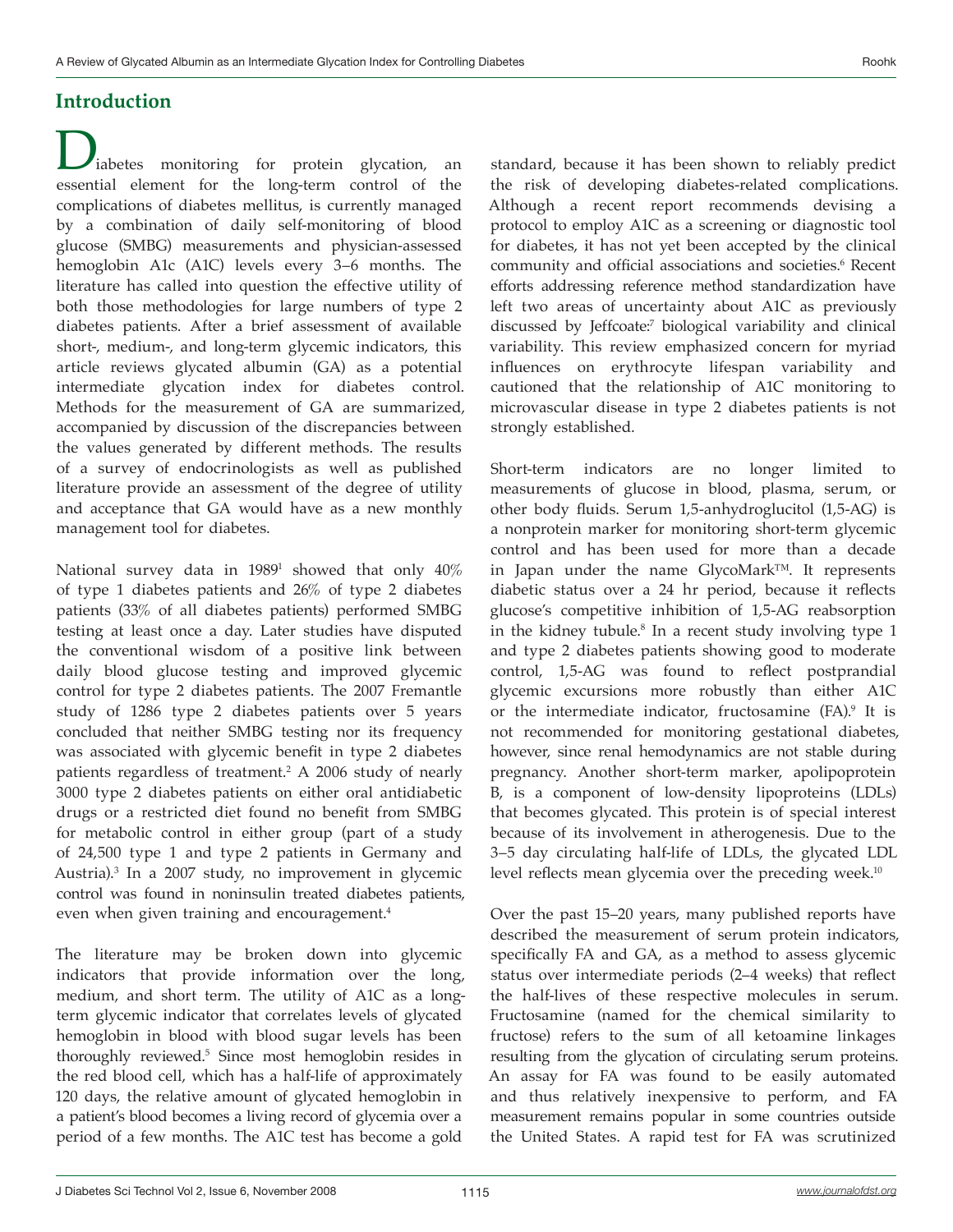by the Food and Drug Administration in 1997, and a few clinical studies with mixed results<sup>11-13</sup> were reported, but the subsequent tortuous commercial path for this test has curtailed its availability in the United States, and it is no longer available as a commercial rapid diagnostic test. However, experience with FA testing has shown the potential value of an intermediate index to retrospectively evaluate changes in diet and exercise habits, to allow faster evaluation of changes in medication dosages and other control measures, and to serve as an inexpensive screening test for impaired glycemic control.<sup>14</sup>

## **Methodologies of Glycated Albumin Measurement**

An increasing amount of attention has been focused on the use of GA as an intermediate indicator of glycemic status. Albumin is the largest component of the plasma proteins, representing more than 80% of the total molecules and 60% of the total plasma protein concentration. Several methods are presently employed in the isolation and quantification of GA. These include (a) enzymatic assay, (b) high-performance liquid chromatography (HPLC) and affinity chromatography, (c) immunoassay, including quantification by radioimmunoassay, (d) enzyme-linked immunosorbent assay (ELISA), (e) enzyme-linked boronate immunoassay (ELBIA), (f) colorimetry, and (g) electrochemical. In the United States, only 6 out of over 50 large commercial clinical laboratories contacted perform GA testing (**Table 1**). Five of these six laboratories employ affinity chromatography and state reference values for GA in the range of 0.6–3.0%. The sixth laboratory performs an enzymatic assay with a GA reference range of 11–16%.

Nearly half the scientific and clinical reports relevant to GA measurement reviewed over the past 30 years describe normal GA values of 2.6% or lower, in line with the majority of reference labs. About a quarter of the reports indicate normal values in the range of 5–9% and another quarter report normal values in the range of 10–20%, the latter in line with the single enzymatic reference determination. Overall, typical diabetic GA values are 2–5 times above normal values for a given reporting method.

Throughout the literature, separation by affinity chromatography is associated with disparate normal and diabetic GA% values. Values for normal individuals range from means of 0.6 to 8.6% and values for diabetic individuals from means of 1.4 to 16.59%. In general, older reports (1980–1985) involving affinity chromatography are associated with higher GA values than more recent reports, which suggests that lower values represent a refinement in technique. The results of boronate-affinity chromatography may be skewed because of imprecise reckoning of glycated molecules vis-à-vis binding sites on the resin.15 This may explain the tighter reference range (0.8–1.4%) in the one commercial laboratory using affinity column chromatography without boronate (**Table 1**). This is in contrast to immunoassays using monoclonal antibodies with specificity for each molecule. Monoclonal isolation associated with ELISA as well as immunonephelemetry (turbidimetric) and gel electrophoresis with bromcresol green (BCG) produced GA% values in the lower range of reported values.<sup>16</sup>

Criticisms of quantification of GA by thiobarbituric acid (TBA) and BCG assays have appeared in older literature.15,17 Less complicated colorimetric assays have replaced the TBA method,<sup>18</sup> including nitroblue tetrazolium<sup>19</sup> and 2-keto-glucose with hydrazine.<sup>20</sup> Refinement of BCG has progressed to the Hitachi automated BCG-dye binding analyzer, yielding results in agreement with a reported

| Table 1.<br>United States Clinical Reference Laboratories Offering Glycated Albumin Testing |                                         |                                                                    |                                     |
|---------------------------------------------------------------------------------------------|-----------------------------------------|--------------------------------------------------------------------|-------------------------------------|
| Name                                                                                        | Web Site                                | Method Used                                                        | Glycated Albumin<br>Reference Range |
| Laboratory Alliance of Central New<br>York, LLC                                             | www.laboratoryalliance.com              | Affinity column chromatography,<br>turbidimetry, boronate affinity | $0.6 - 3.0\%$                       |
| ARUP Reference Laboratory                                                                   | www.aruplab.com                         | Boronate affinity chromatography,<br>turbidimetry                  | $0.6 - 3.0\%$                       |
| Reference Laboratory at the<br>Cleveland Clinic                                             | http://referencelab.clevelandclinic.org | Boronate affinity chromatography,<br>turbidimetric immunoassay     | $0.6 - 3.0\%$                       |
| Pacific Biometrics, Inc.                                                                    | www.pacbio.com                          | Enzymatic                                                          | 11-16%                              |
| Ohio University Medical Center<br>Laboratory                                                | www.oumedical.com                       | Boronate affinity chromatography,<br>turbidimetric immunoassay     | $0.6 - 3%$                          |
| Quest Diagnostics, Inc.                                                                     | http://cas2.questdiagnostics.com        | Affinity column chromatography                                     | $0.8 - 1.4%$                        |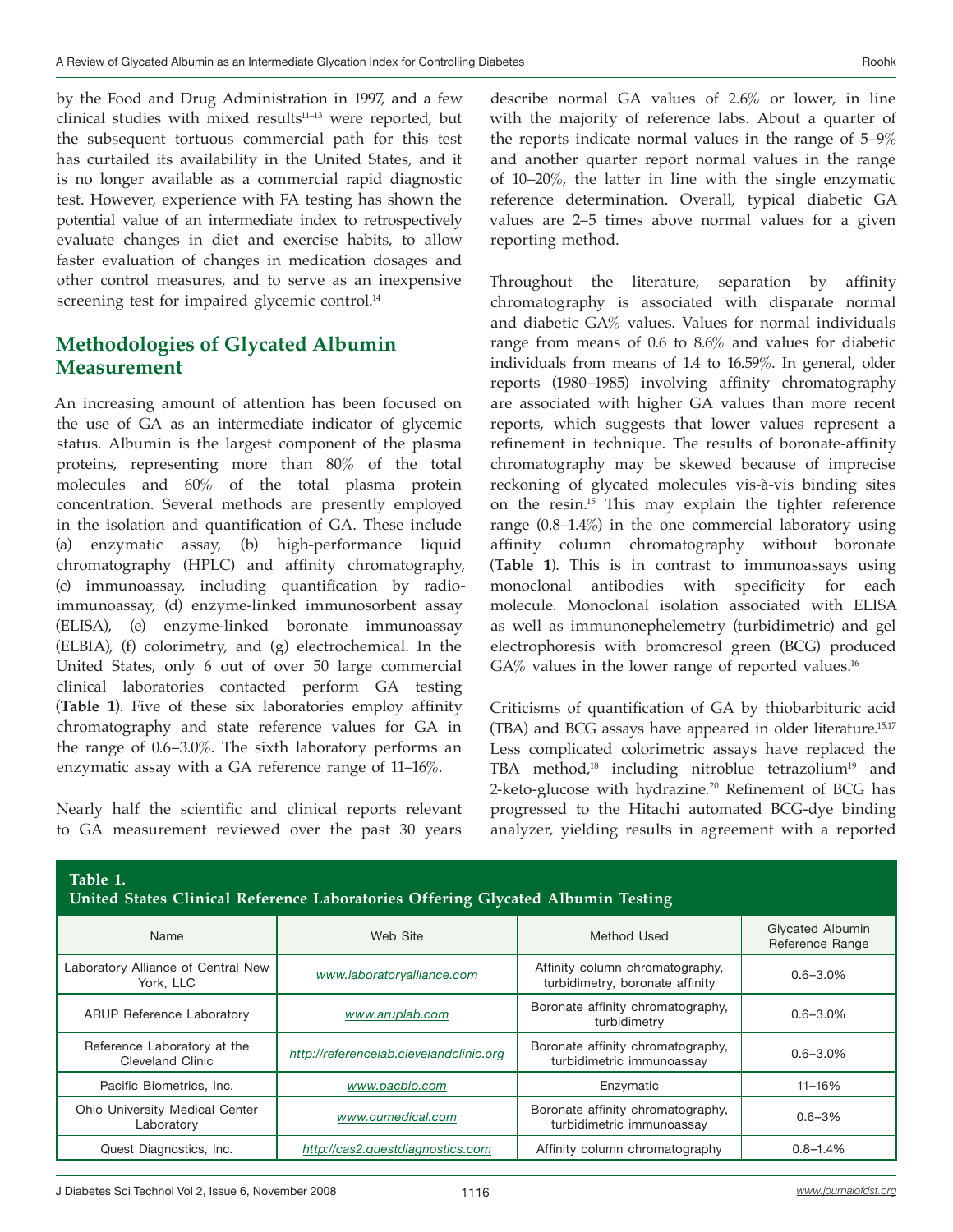method for separating and quantifying nonglycated human serum albumin using lateral chromatography and immunofluorescence.<sup>21</sup>

The ELBIA method<sup>22</sup> generated moderately high GA values. HPLC generated the highest values, both for older methodologies, where incomplete separation may relate to sample  $size<sub>1</sub><sup>23</sup>$  and for the newer enzymatic methodologies.24–26 The latter is the basis for the Lucica GA-L Glycoalbumin assay kit. Kouzuma *et al*. 24 have reported good correlation between GA measurement by this assay and values obtained from HPLC. In updated versions of this assay,<sup>25,26</sup> quantification by bromcresol purple dye is associated with considerably lower values than those originally obtained with BCG. A further refinement of this enzymatic amino acid elimination system<sup>26</sup> has been targeted as a point-of-care application.

In summary, greatest uniformity in GA measurement is generally associated with immunoassay and the newer affinity chromatography methodologies typically found in United States reference laboratories.

# **Utility of Glycated Albumin**

Cohen and Clements<sup>16</sup> declared that the concentration of GA in serum, with a half-life of 12–19 days, would be an excellent index of recent ambient glycemia. Albumin can be measured in the blood with fewer issues than FA and would fill the time gap between SMBG and A1C at approximately 1 month. In addition to directly measuring the effects of hyperglycemia on the most prevalent plasma protein, GA has been directly implicated as a causal factor in several major complications of diabetes, especially in nephropathy due to its interaction with receptors on mesangial cells.<sup>27</sup> In blockade experiments with mice, the albuminuria and mesangial expansion that are known hallmarks of diabetic nephropathy have been shown to be controlled by the interaction of GA with mesangial cell receptors, independent of the actions of hyperglycemia. In the cardiovascular system, macrophages in the artery walls can also recognize GA via specific receptors and stimulate an inflammatory response, ultimately leading to the evolution of atheroma plaques. Pu *et al*. <sup>28</sup> showed that GA levels are significantly higher in coronary artery disease (CAD) patients, and unlike A1C, GA is a significant predictor of CAD in type 2 diabetes patients. Increased GA levels in the blood have been implicated in diabetic retinopathy<sup>29</sup> and via the cerebrospinal fluid in Alzheimer's disease.<sup>30</sup> Of particular interest are recent reports involving hypothyroidism<sup>31</sup> and glucose oscillations, $32$  where A1C failed to track the diabetic episode, but a shorter term index did.

Although GA testing may initially be viewed as adjunctive to A1C for diabetes management, immediate applications are apparent for gestational diabetes and type 2 diabetes patients. A recent clinical study comparing GA and A1C in type 2 diabetes patients over 16 weeks found that GA decreased more rapidly than A1C as glycemic control improved, and the ratio of GA to A1C was higher in the hyperglycemic state than when diabetes was well controlled.33 These results support the utility of GA in detecting short-term changes in glycemic control, a finding supported by the recommendation that a GA test be adopted immediately for gestational diabetes.34 Recent studies of diabetes patients undergoing hemodialysis in Japan<sup>35</sup> and the United States<sup>36</sup> concluded that the A1C test underestimated glycemic control when erythropoietin was used, potentially affecting almost 90% of dialysis patients, while GA testing provided more accurate estimates for those patients.

# **Endocrinologist Survey: Results and Discussion**

Epinex Diagnostics (Irvine, CA) conducted a survey in 2005–2006 to determine the feasibility of a rapid diagnostic test based on a GA index. The survey was intended to provide a baseline for diagnostic procedures, especially as they are currently applied to type 2 diabetes patients. It was intended to test physician support for the use of a monthly index for glycation as a component of diabetes management in a number of key areas, including gestational diabetes, geriatric monitoring, and undiagnosed or asymptomatic screening.

A total of more than 3500 surveys were sent to a select group of endocrinologists, diabetes specialists, researchers, and general practitioners. Two hundred fifteen responses were received and evaluated, representing a margin of error from random survey sample calculations analysis of 6.5% at a 95% confidence level. Respondents were evenly distributed across the United States, including Puerto Rico. Approximately  $4\%$  of respondents were from Canada, Europe, Asia, and Latin America. Eightyeight percent of respondents have an M.D. degree, and 59% designated endocrinologist as their specialization, followed in frequency by diabetologist (18%), internal medicine (15%), and a few family practitioners and geriatricians. Virtually all the respondents treat diabetes patients on a regular basis, with the majority (54%) averaging ten or more patients per day.

Respondents indicated that current monitoring standards for diabetes involve a combination of SMBG procedure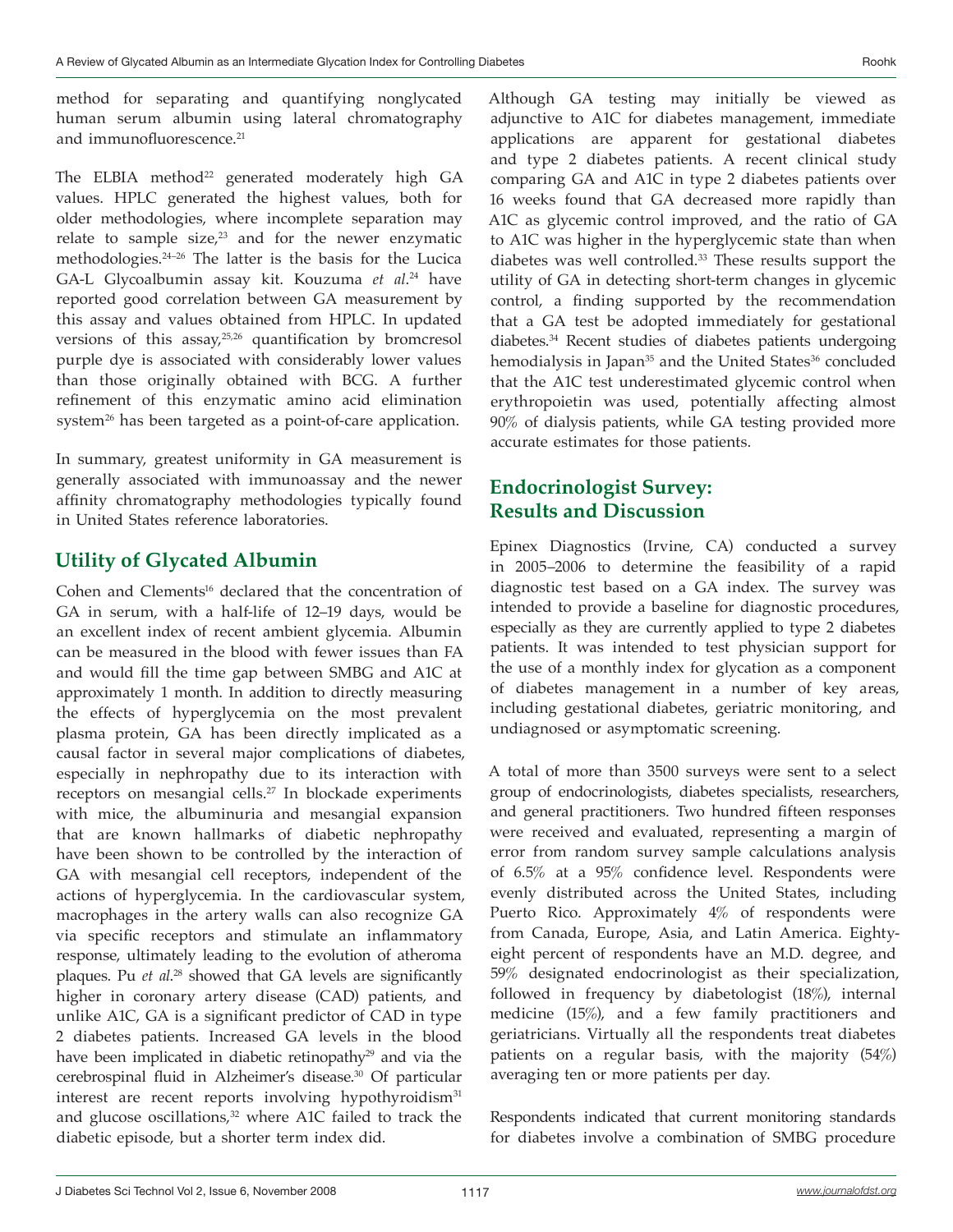and A1C measurement. The survey indicated that type 2 diabetes patients are most often asked to measure blood glucose twice (49%) or thrice (37%) daily for a total of (86%) (**Figure 1**). Compliant type 2 patients on diet and medical maintenance, however, are asked to measure blood glucose twice daily (42%) and once (35%) daily, with only 11% indicating three or more times. Over 90% of respondents perform the A1C test 3–4 times per year in all diabetes patients. Sixty percent of respondents regard the A1C test as the gold standard of diabetes management, but 31% note that it is occasionally misleading and only approximately 12% encourage A1C over-the-counter (OTC) testing. Despite some obvious advantages associated with OTC and self-testing, including engendering patient empowerment, many physicians are concerned about the accuracy of OTC A1C tests.



**Figure 1.** Endocrinologist survey—Recommendation for Self-Monitoring of Blood Glucose Testing for Type 2 Patients.

The history of FA testing has served as a springboard to something better in intermediate glycemic control, judging from clinical test results and the overall response in this survey, in which 64% agreed there was a need for intermediate glycemic control and only 13% disagreed. Nearly 90% of the respondents were aware of the FA test, and nearly 60% indicated that they had used the test and/or knew colleagues who had used the test. Of those knowledgeable of the test, 63% considered it reliable and accurate. The ability of FA to diagnose diabetes has been historically criticized $37-42$  for yielding false positives and having a lack of sensitivity. In 1991, Narayanan43 summarized several potential interference agents for early FA assays, and a decade later, colorimetric determination of FA was criticized as being susceptible to interference factors in blood, such as lipid.<sup>44</sup> At present, unreliable results appear due to the fact that a collection

of proteins, some of which vary rapidly and considerably during intercurrent disease, are being simultaneously assessed without the benefit of normal baseline data and a standardized relationship to total protein.

The concept of a rapid test in which the measurement of GA is compared to total albumin (glycation index: percent of GA to total albumin) from a single drop of blood was explained to the survey respondents. Over half gave a favorable response to a test for short-to-intermediate glycemic status and control. Overall, 69% thought such a test would be "very good" for tracking gestational diabetes, and only 5% indicated "not at all." When asked specifically about a GA index, 88% responded positively: 26% rated it excellent, 40% very good, and 22% good for tracking gestational diabetes. In addition, just over half of all respondents answered in the affirmative for GA monitoring geriatric patients. These patterns did not change when only the researchers—22% of survey respondents—were considered. Seventy-three percent of respondents envisioned a positive contribution for an OTC version of a rapid GA test. Included in this subtotal were 34% of the total respondents who viewed GA as complementary to A1C and fingerstick glucose and another 18% who felt it would contribute to personal empowerment. The balance of the subtotal (21% of the total) believed that an OTC version of GA would enhance diabetes management, the same percentage who recommended OTC A1C for diabetes management. Seventy-four percent recommended that diabetes patients be tested for GA, and 61% indicated an interest in participating in a focus group on the subject.

According to the responses given by endocrinologists to the Epinex survey, 13% of diabetes patients are asked to measure glucose once daily or less (**Figure 1**). With the advent of a successful monthly GA test, 69% would be asked to measure glucose once or less daily (**Figure 2**). This reduction of 56% from 86% to 30% in daily SMBG testing (**Figure 2**) indicates the potential for a very large factor in healthcare savings. While the short-term information provided by SMBG is vital to all diabetes patients and cannot be replaced by GA, it is important to consider that diabetes management over the long term should be improved by a more representative indicator of the disease processes involved. The highest percentage (38%) of respondents indicated that monthly GA status would relegate SMBG testing in compliant diabetes patients to once daily, and 50% would recommend a GA test ahead of a fasting blood glucose or an oral glucose tolerance test for low-to-mid level diabetes risk patients. Regarding an OTC GA test, more than half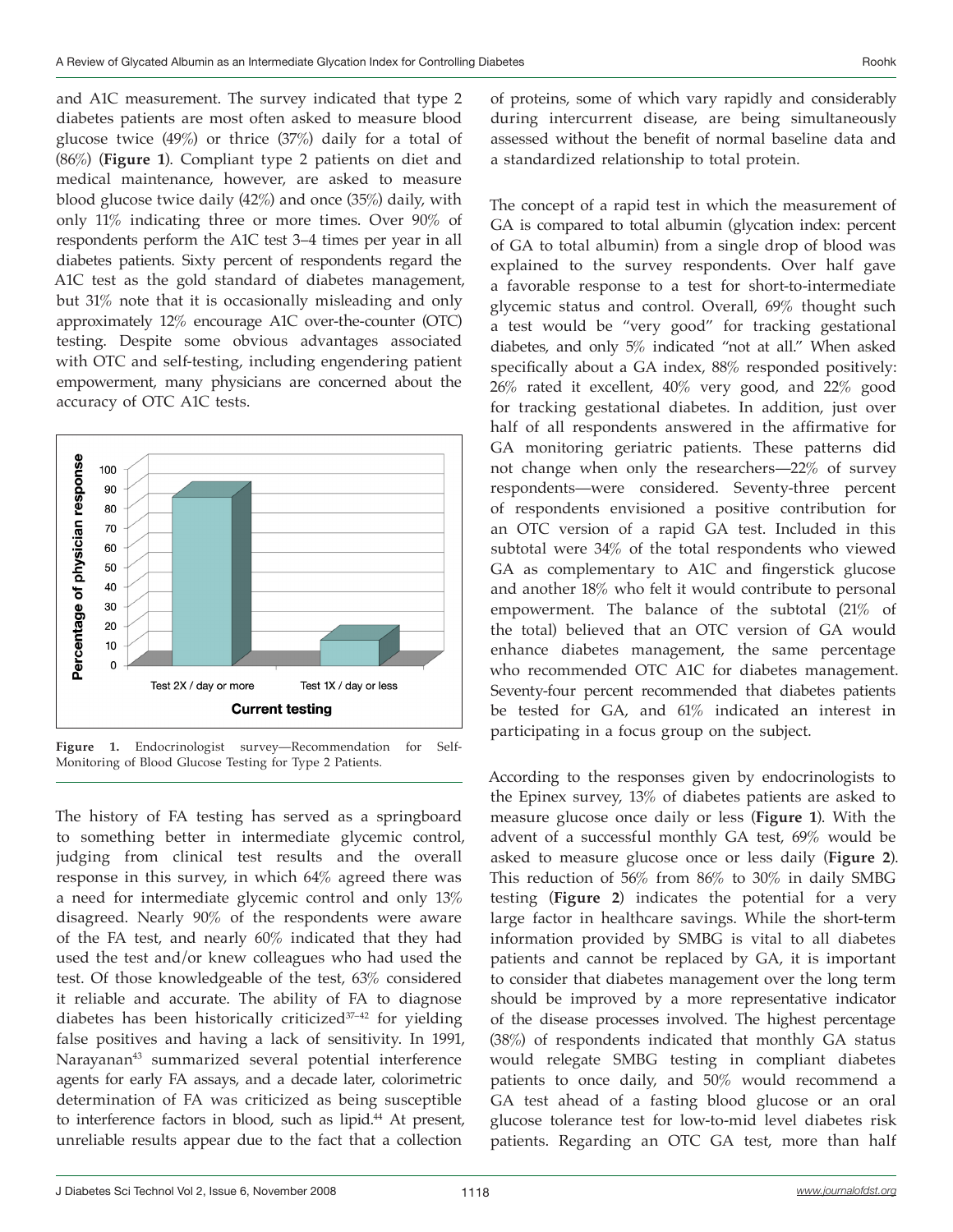(52%) felt it would positively affect diabetes management largely as a complement to finger stick glucose and A1C. The remaining respondents were approximately equally divided between "fostering a sense of personal empowerment" (19%), "no contribution" (13%), and "harmful if used incorrectly" (12%).



**Figure 2.** Endocrinologist survey—Recommendation for Self-Monitoring of Blood Glucose Testing for Type 2 Patients.

It is clear from this survey that the establishment of a GA index for diabetes care has the potential to significantly impact diabetes monitoring as an adjunct to A1C and SMBG. It may also have an impact on screening and diagnosing prediabetes or people suffering from metabolic syndrome. Reducing the number of recommended blood glucose tests in lieu of GA measurement, i.e., reducing the number of times people have to stick themselves, should increase compliance with testing and improve patient care and outcome. It also represents an enormous potential saving in healthcare cost in that the survey results support a solid economic argument regarding a shift away from more expensive glucose testing in favor of a reliable and relatively inexpensive GA test.

### **Conclusions**

Given the expanding diabetes population, endocrinologists are increasingly recognizing the need for an intermediate glycemic indicator. A GA test has the potential to significantly impact diabetes monitoring and fulfill this need. With a turnover time in plasma of 2–3 weeks, GA provides a glycation update on a monthly basis. GA has been shown to be more accurate than the existing A1C "gold standard" for diabetes patients undergoing hemodialysis, a major segment of the diabetes population. Levels of GA have also been shown to have a substantial

relationship to certain types of diabetes complications such as nephropathy and CAD. With more and more studies questioning SMBG as an effective method for monitoring type 2 diabetes, GA has the potential to provide a reliable and effective alternative. It has already been recognized as an ideal marker for gestational diabetes, with potential clinical applications for diabetes patients undergoing hemodialysis and diabetes patients with CAD. An available GA rapid test as a monthly indicator of glycation could bring about a significant reduction in daily SMBG, resulting in substantial healthcare cost savings as well as an increase in patient compliance. Availability of such a test to the patient depends on reconciling the disparate results seen with various measurement methodologies. There is currently no rapid GA test for intermediate glycation available to physicians or patients.

#### **Acknowledgements:**

David Trasoff of Corporate Communications, Epinex Diagnostics, Inc. and Jaycee Delizo, Bo Du, and Christy Purnajo of the Department of Research and Development, Epinex Diagnostics, Inc.

#### **Disclosures:**

H. Vernon Roohk is a member of the Scientific Advisory Board of Epinex Diagnostics, Inc., and Asad R. Zaidi is the President of the Board of Directors of Epinex Diagnostics, Inc.

#### **References:**

- Goldstein DE, Little RR, Lorenz RA, Malone JI, Nathan D, 1. Peterson CM, Sacks DB. Tests of glycemia in diabetes. Diabetes Care. 2004;27(7):1761–73.
- 2. Davis WA, Bruce DG, Davis TM. Does self-monitoring of blood glucose improve outcome in type-2 diabetes? The Fremantle Diabetes Study. Diabetologia. 2007;50(3):510–5.
- Schütt M, Kern W, Krause U, Busch P, Dapp A, Grziwotz R, 3. Mayer I, Rosenbauer J, Wagner C, Zimmermann A, Kerner W, Holl RW, DPV Initiative. Is the frequency of self-monitoring of blood glucose related to long-term metabolic control? Multicenter analysis including 24,500 patients from 191 centers in Germany and Austria. Exp Clin Endocrinol Diabetes. 2006;114(7): 384–8.
- Farmer A, Wade A, Goyder E, Yudkin P, French D, Craven A, 4. Holman R, Kinmonth AL, Neil A. Impact of self monitoring of blood glucose in the management of patients with non-insulin treated diabetes: open parallel group randomized trial. BMJ. 2007;335(7611):132.
- 5. Goldstein DE, Little RR, Lorenz RA, Malone JI, Nathan DM, Peterson CM, American Diabetes Association. Tests of glycemia in diabetes. Diabetes Care. 2003;26(Suppl1):S106–8.
- 6. Saudek CD, Herman WH, Sacks DB, Bergenstal RM, Edelman D, Davidson MB. A new look at screening and diagnosing diabetes mellitus. J. Clin. Endocrinol Metab. 2008; 93(7):2447–53.
- 7. Jeffcoate SL. Diabetes control and complications: the role of glycated hemoglobin, 25 years on. Diabet Med. 2004;21(7): 657–65.
- Buse JB, Freeman JL, Edelman SV, Jovanovic L, McGill JB. Serum 8. 1,5-anhydoglucitol (GlycoMark): a short-term glycemic marker. Diabetes Technol Ther. 2003;5(3):355–63.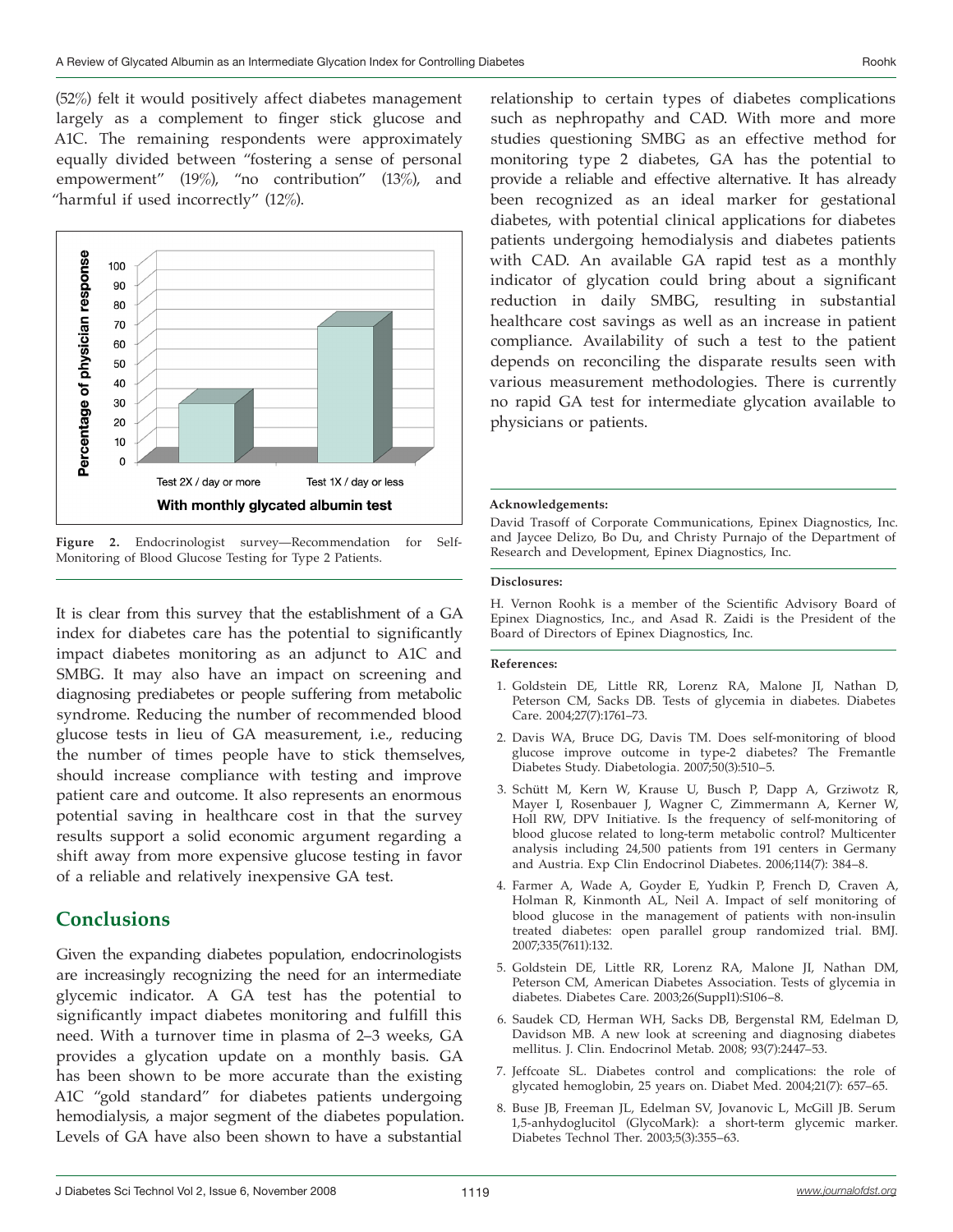- Dungan KM, Buse JB, Largay J, Kelly MM, Button EA, Kato S, 9. Wittlin S. 1,5-anhydroglucitol and postprandial hyperglycemia as measured by continuous glucose monitoring system in moderately controlled patients with diabetes. Diabetes Care. 2006;29(6):1214–9.
- Lyons TJ, Baynes JW, Patrick JS, Colwell JA, Lopes-Vierlla MF. 10. Glycosylation of low density lipoprotein in patients with type 1 (insulin dependent) diabetes: correlations with other parameters of glycemic control. Diabetologia. 1986;29(10):685–9.
- Edelman SV, Callahan P, Deeb LC. Multisite evaluation of a new 11. diabetes self-test for glucose and glycated protein (fructosamine). Diabetes Technol Ther. 2000;2(2):233–8.
- 12. Carter AW, Borchardt N, Cooney M, Greene D. Dual-test monitoring of hyperglycemia using daily glucose and weekly fructosamine values. Diabetes Technol Ther. 2001;3(3):399–403.
- Lindsey CC, Carter AW, Mangum S, Greene D, Richardson A, 13. Brown S, McCandless B. A prospective, randomized, multicentered controlled trial to compare the annual glycemic and quality outcomes of patients with diabetes mellitus monitored with weekly fructosamine testing versus usual care: a 3-month interim analysis. Diabetes Technol Ther. 2002;4(5): 637–42.
- 14. Carter AW, Borchardt N, Cooney M, Greene D. Dual test diabetes screening project: screening for poor glycemic control in a large workplace population. Diabetes Technol Ther. 2000;2(4):529–36.
- 15. Johnson RN, Baker JR. Inaccuracy in measuring glycated albumin concentration by thiobarbituric acid colorimetry and by boronate chromatography. Clin Chem. 1988;34(7):1456–9.
- 16. Cohen MP, Clements RS. Measuring glycated proteins: clinical and methodological aspects. Diabetes Technol Ther. 1999;1(1):57–70.
- 17. Silver AC, Lamb E, Cattell WR, Dawnay AB. Investigation and validation of the affinity chromatography method for measuring glycated albumin in serum and urine. Clin Chim Acta. 1991;202 (1-2):11–22.
- 18. Kumar A, Rao P, Pattabiriman TN. A colorimetric method for the estimation of serum glycated proteins based on differential reduction of free and bound glucose by sodium borohydride. Biochem Med Metab Biol. 1988;39(3):296–304.
- Mashiba S, Uchida K, Okuda S, Tomita S. Measurement of glycated 19. albumin by the nitroblue tetrazolium colorimetric method. Clin Chim Acta. 1992;212(1-2):3–15.
- 20. Kobayashi K, Yoshimoto K, Hirauchi K, Uchida K. A novel colorimetric method for determination of glycated protein based on 2-keto-glucose release with hydrazine. Biol Pharm Bull. 1993;16(2):195–8.
- 21. Choi S, Choi EY, Kim DJ, Kim JH, Kim TS, Oh SW. A rapid, simple measurement of human albumin in whole blood using a fluorescence immunoassay (I). Clin Chim Acta. 2004;339(1-2):147–56.
- 22. Ikeda K, Sakamoto Y, Kawaski Y, Miyake T, Tanaka K, Urata T, Katayama Y, Ueda S, Horiuchi S. Determination of glycated albumin by enzyme-linked boronate immunoassay (ELBIA). Clin Chem. 1998;44(2):256–63.
- 23. Cohen MP. Caution: interpretation of results of HPLC assay for serum glycated albumin. Diabetologia. 1991;34(10):766.
- 24. Kouzuma T, Usami T, Yamakoshi M, Takahashi M, Imamura S. An enzymatic method for the measurement of glycated albumin in biological samples. Clin Chim Acta. 2002;324(1-2):61–71.
- 25. Kouzuma T, Uemastu Y, Usami T, Imamura S. Study of glycated amino acid elimination reaction for an improved enzymatic glycated albumin measurement method. Clin Chim Acta. 2004;346(2):135–43.
- 26. Yamaguchi M, Kambe S, Eto T, Yamakoshi M, Kouzuma T, Suzuki N. Point of care testing system via enzymatic method for the rapid efficient assay of glycated albumin. Biosens Bioelectron. 2005;21(3):426–32.
- 27. Gugliucci A. Glycation as the glucose link to diabetic complications. J Am Osteopath Assoc. 2000;100(10):621–34.
- 28. Pu LJ, Lu L, Shen WF, Zhang Q, Zhang RY, Zhang JS, Hu J, Yang Zk, Ding FH, Chen QJ, Shen J, Fang DH, Lou S. Increased serum glycated albumin level is associated with the presence and severity of coronary artery disease in type 2 diabetic patients. Circ J. 2007;71(7):1067-73.
- Okumura A, Mitamura Y, Namekata K, Nakamura K, Harada C, 29. Harada T. Glycated albumin induces activation of activator-protein-1 in retinal glial cells. Jpn J Ophthalmol. 2007;51(3):236–7.
- Shuvaev VV, Laffont I, Serot JM, Fujii J, Taniguchi N, Siest G. 30. Increased protein glycation in cerebrospinal fluid of Alzheimer's disease. Neurobiol Aging. 2001;22(3):397–402.
- Moriyama K, Kanamoto N, Hataya Y, Nanbu T, Hosoda K, Arai H, 31. Nakao K. A case of type 2 diabetes mellitus developing hypothyroidism discovered as a result of discrepancy between glycated hemoglobin and glycated albumin values. Diabetes Res Clin Pract. 2006;71(3):227–32.
- Monier L, Mas E, Ginet C, Michel F, Villon L, Cristol JP, Colette C. 32. Activation of oxidative stress by acute glucose fluctuations compared with sustained chronic hyperglycemia in patients with type 2 diabetes. JAMA. 2006;295(14):1681–7.
- 33. Takahashi S, Uchino H, Shimizu T, Kanazawa A, Tamura Y, Sakai K, Watada H, Hirose T, Kawamori R, Tanaka Y. Comparison of glycated albumin (GA) and glycated hemoglobin (HbA1c) in type 2 diabetic patients: usefulness of GA for evaluation for short-term changes in glycemic control. Endocr J. 2007;54(1):139–44.
- 34. Hicks JM, Haeckel R, Price CP, Lewandrowski K, Wu AH. Recommendations and opinions for the use of point-of-care testing for hospitals and primary care: summary of a 1999 symposium. Clin Chim Acta. 2001;303(1-2):1–17.
- Inaba M, Okuno S, Kumeda Y, Yamada S, Imanishi Y, Tabata T, 35. Okamura M, Okada S, Yamakawa T, Ishimura E, Nishizawa Y, Osaka CKD Expert Research Group. Glycated albumin is a better glycemic indicator than glycated hemoglobin values in hemodialysis patients with diabetes: effect of anemia and erythropoietin injection. J Am Soc Nephrol. 2007;18(3):896–903.
- 36. Peacock TP, Shihabi ZK, Bleyer AJ, Dolbare EL, Byers JR, Knovich MA, Calles-Escandon J, Russell GB, Freedman BI. Comparison of glycated albumin and hemoglobin A(1c) in diabetic subjects on hemodialysis. Kidney Int. 2008;73(9):1062–8.
- 37. Baker JR, O'Connor JP, Metcalf PA, Lawson MR, Johnson RN. Clinical usefulness of estimation of serum fructosamine concentration as a screening test for diabetes mellitus. Br Med J (Clin Res Ed). 1983;287(6396):863–7.
- 38. Shima K, Abe F, Chikakiyo H, Ito N. The relative value of glycated albumin, hemoglobin A1c and fructosamine when screening for diabetes mellitus. Diabetes Res Clin Pract. 1989;7(4):243–50.
- 39. Guillausseau PJ, Charles MA, Paolaggi F, Timsit J, Chanson P, Peynet J, Godard V, Eschwege E, Rousselet F, Lubetzki. Comparison of HbA1 and fructosamine in diagnosis of glucose-tolerance abnormalities. Diabetes Care. 1990;13(8):898–900.
- Tsuji I, Nakamoto K, Hasegawa T, Hisashige A, Inawashiro H, 40.Fukao A, Hisamichi S. Receiver operating characteristic analysis on fasting plasma glucose, HbA1c, and fructosamine on diabetes screening. Diabetes Care. 1991;14(11):1075–7.